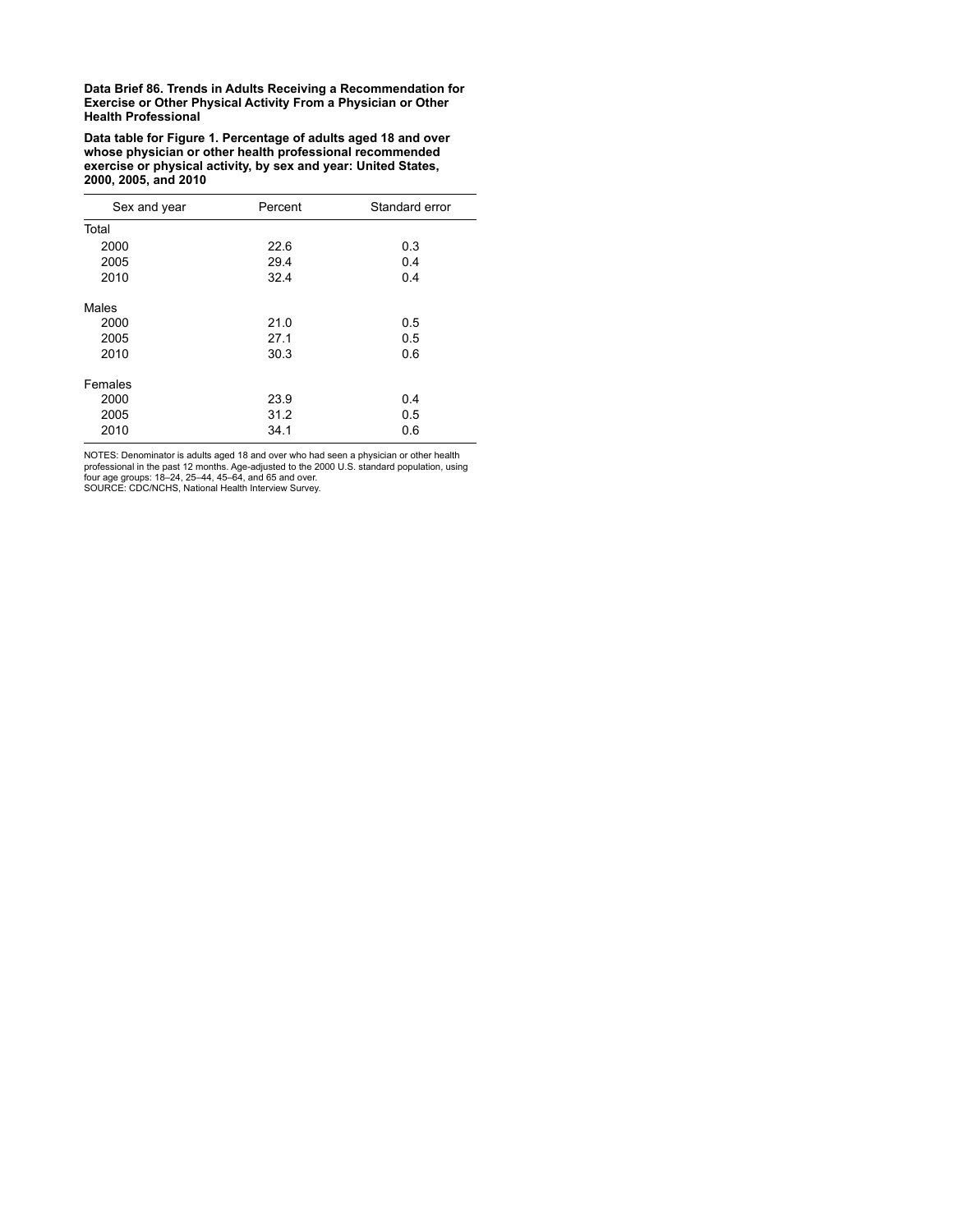**Data table for Figure 2. Percentage of adults aged 18 and over whose physician or other health professional recommended exercise or physical activity, by age group and year: United States, 2000, 2005, and 2010**

| Age group and year | Percent | Standard error |
|--------------------|---------|----------------|
| $18 - 24$ years    |         |                |
| 2000               | 10.4    | 0.8            |
| 2005               | 15.0    | 1.0            |
| 2010               | 16.1    | 1.0            |
| 25-44 years        |         |                |
| 2000               | 20.9    | 0.5            |
| 2005               | 25.6    | 0.6            |
| 2010               | 28.8    | 0.7            |
| 45-64 years        |         |                |
| 2000               | 28.9    | 0.6            |
| 2005               | 38.4    | 0.6            |
| 2010               | 41.6    | 0.7            |
| $65 - 74$ years    |         |                |
| 2000               | 29.2    | 1.0            |
| 2005               | 38.2    | 1.1            |
| 2010               | 41.9    | 1.2            |
| $75 - 84$ years    |         |                |
| 2000               | 21.6    | 1.0            |
| 2005               | 29.4    | 1.2            |
| 2010               | 32.9    | 1.4            |
| 85 years and over  |         |                |
| 2000               | 15.3    | 1.9            |
| 2005               | 21.6    | 1.8            |
| 2010               | 28.9    | 2.3            |

NOTES: Denominator is adults aged 18 and over who had seen a physician or other health professional in the past 12 months. SOURCE: CDC/NCHS, National Health Interview Survey.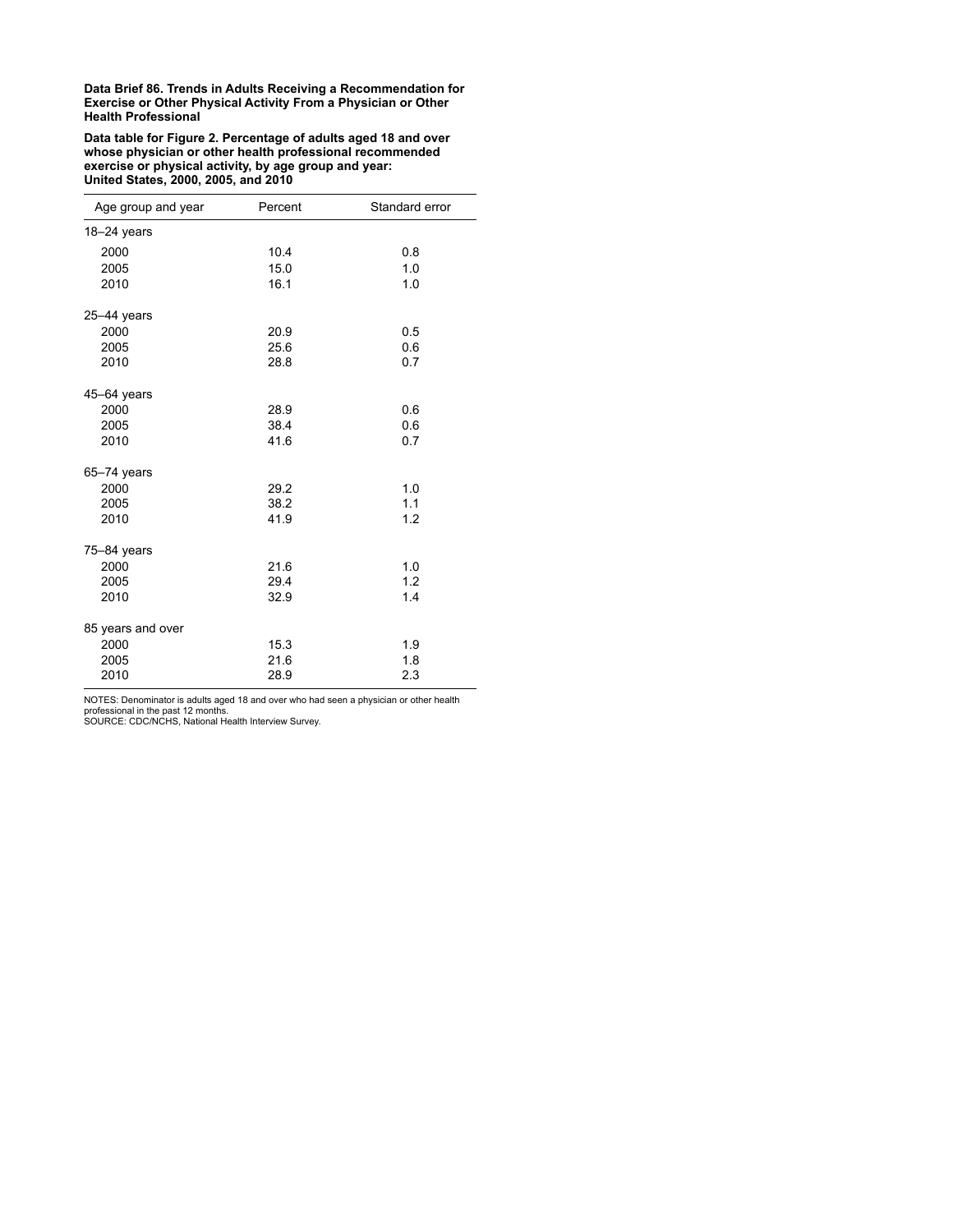**Data table for Figure 3. Percentage of adults aged 18 and over whose physician or other health professional recommended exercise or physical activity, by race/ethnicity and year: United States, 2000, 2005, and 2010**

| Race/ethnicity and year | Percent | Standard error |
|-------------------------|---------|----------------|
| Hispanic                |         |                |
| 2000                    | 20.8    | 0.9            |
| 2005                    | 30.3    | 1.0            |
| 2010                    | 35.8    | 1.0            |
| Non-Hispanic white      |         |                |
| 2000                    | 22.8    | 0.4            |
| 2005                    | 29.0    | 0.4            |
| 2010                    | 31.5    | 0.5            |
| Non-Hispanic black      |         |                |
| 2000                    | 21.9    | 0.8            |
| 2005                    | 29.7    | 1.0            |
| 2010                    | 34.0    | 1.1            |
| Non-Hispanic Asian      |         |                |
| 2000                    | 21.1    | 1.8            |
| 2005                    | 32.7    | 2.1            |
| 2010                    | 32.7    | 1.6            |

NOTES: Denominator is adults aged 18 and over who had seen a physician or other health<br>professional in the past 12 months. Age-adjusted to the 2000 U.S. standard population, using<br>four age groups: 18–24, 25–44, 45–64, and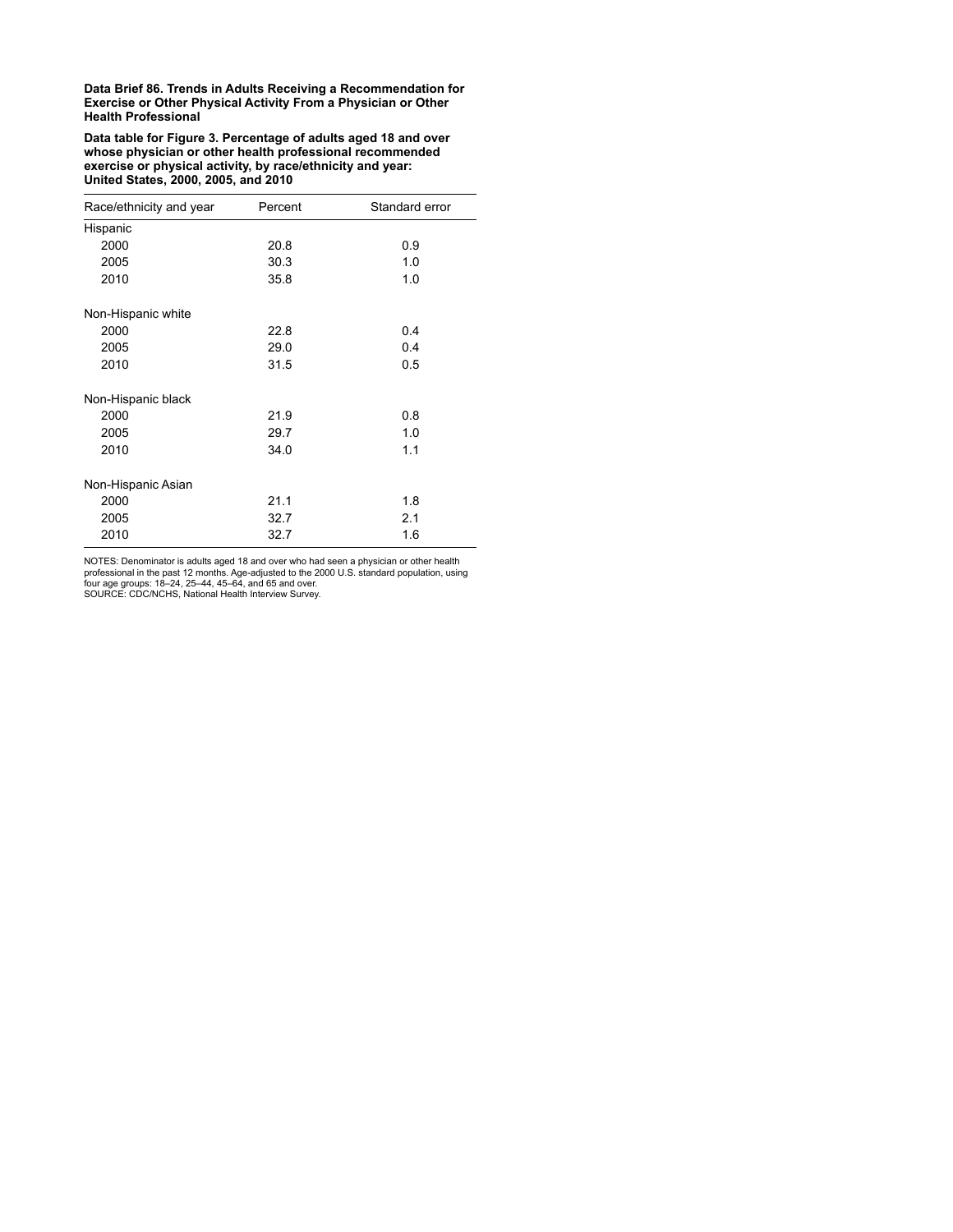**Data table for Figure 4. Percentage of adults aged 18 and over whose physician or other health professional recommended exercise or physical activity, by chronic health condition and year: United States, 2000, 2005, and 2010**

| Condition and year     | Percent | Standard error |
|------------------------|---------|----------------|
| Hypertension           |         |                |
| 2000                   | 34.1    | 1.0            |
| 2005                   | 41.7    | 1.0            |
| 2010                   | 44.2    | 1.0            |
| Cardiovascular disease |         |                |
| 2000                   | 32.5    | 1.2            |
| 2005                   | 38.9    | 1.3            |
| 2010                   | 41.2    | 1.7            |
| Cancer                 |         |                |
| 2000                   | 25.5    | 1.6            |
| 2005                   | 34.8    | 2.1            |
| 2010                   | 35.8    | 2.0            |
| <b>Diabetes</b>        |         |                |
| 2000                   | 47.7    | 2.3            |
| 2005                   | 51.4    | 2.2            |
| 2010                   | 56.3    | 2.5            |

NOTES: Denominator is adults aged 18 and over who had seen a physician or other health<br>professional in the past 12 months. Age-adjusted to the 2000 U.S. standard population, using<br>four age groups: 18–24, 25–44, 45–64, and SOURCE: CDC/NCHS, National Health Interview Survey.